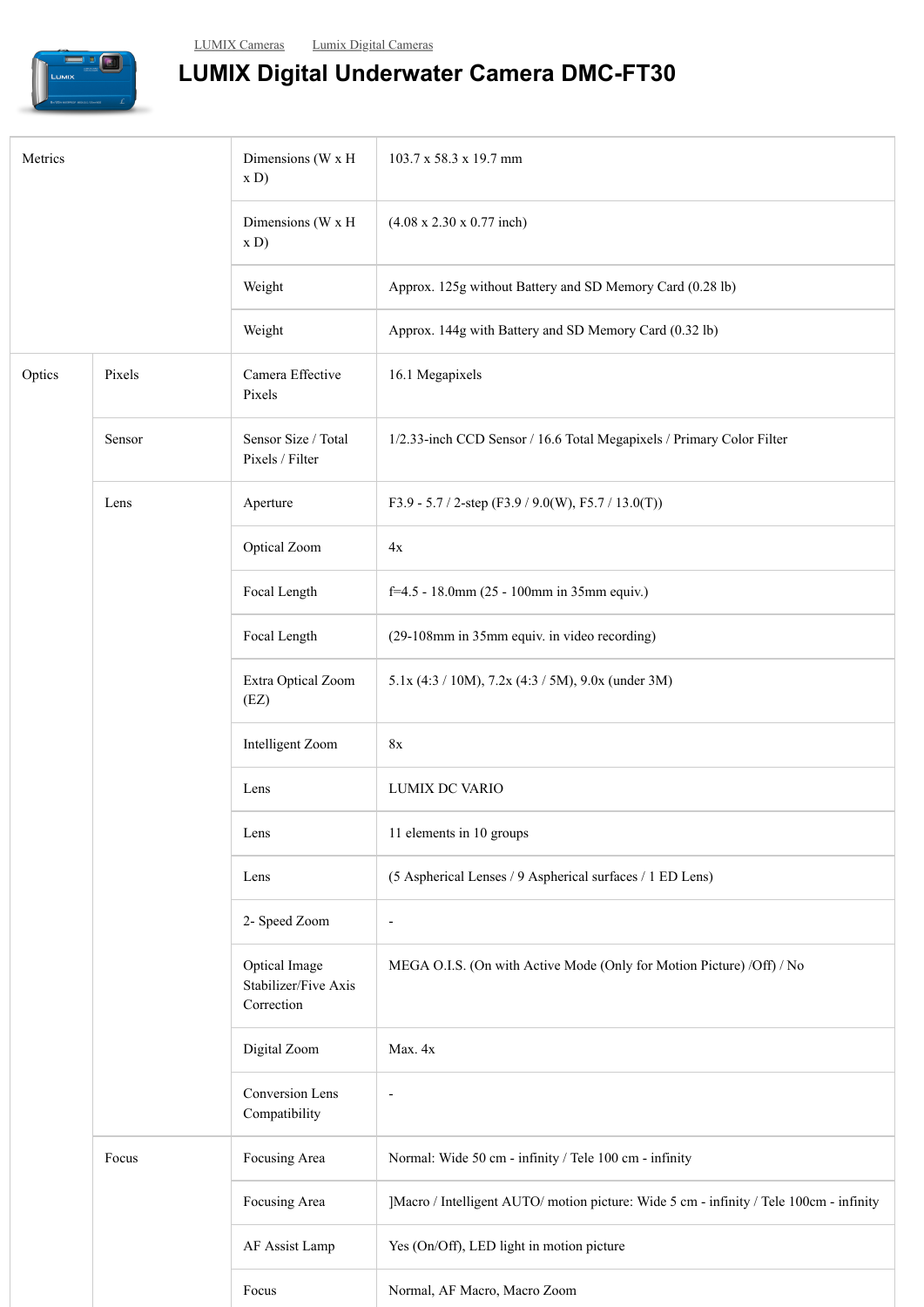|           |                                                    | Focus                             | Quick AF (Always On), Continuous AF(only for motion picture)                                                                                                   |
|-----------|----------------------------------------------------|-----------------------------------|----------------------------------------------------------------------------------------------------------------------------------------------------------------|
|           |                                                    | Focus                             | AF Tracking                                                                                                                                                    |
|           |                                                    | AF Metering                       | Face / AF Tracking / 23-Area / 1-Area / Spot                                                                                                                   |
|           | Shutter                                            | Shutter Speed                     | approx. 8 - 1/1300 sec                                                                                                                                         |
|           |                                                    | Shutter Speed                     | 15sec / 30sec / 60sec in Sarry Sky mode                                                                                                                        |
| Recording | Finder                                             | Viewfinder                        | $\overline{\phantom{a}}$                                                                                                                                       |
|           | File                                               | File Format                       | Still Image: JPEG(DCF/Exif2.3), DPOF                                                                                                                           |
|           |                                                    | File Format                       | Motion picture: MP4                                                                                                                                            |
|           | Recording Modes                                    | Mode Dial / Mode<br>Button        | Intelligent AUTO, Normal Picture, Creative Control, Sports, Snow, Beach&Surf,<br>Advanced Underwater,                                                          |
|           |                                                    | Mode Dial / Mode<br><b>Button</b> | Panorama Shot, SCN                                                                                                                                             |
|           |                                                    | Creative Control<br>mode          | Expressive, Retro, High Key, Low Key, Sepia, Dynamic Monochrome, Impressive Art,<br>High Dynamic, Cross Process, Toy Effect, Miniature Effect, One Point Color |
|           |                                                    | Still Image Scene<br>Mode         | Portrait, Soft Skin, Scenery, Night Portrait, Night Scenery, Food, Baby1, Baby2, Pet,<br>Sunset, High Sensitivity, Starry Sky, Glass Through                   |
|           |                                                    | Continuous Shooting<br>Mode       | Full-Resolution Image, approx. 1.3 frames/sec                                                                                                                  |
|           |                                                    | Continuous Shooting<br>Mode       | High-speed Burst Mode: approx. 8 frames/sec                                                                                                                    |
|           |                                                    | Continuous Shooting<br>Mode       | (recorded in 3M for 4:3, 2.5M for 3:2, 2M for 16:9, 2.5M for 1:1)                                                                                              |
|           |                                                    | Continuous Shooting<br>Mode       | Flash burst shooting                                                                                                                                           |
|           | <b>Motion Picture</b><br>Recording $(*2)$          | HD Video                          | 1280 x 720 pixels, 25fps (HD: 10Mbps / MP4)                                                                                                                    |
|           |                                                    | STD Video                         | 640 x 480 pixels, 25fps (VGA: 4Mbps / MP4)                                                                                                                     |
|           |                                                    | High Speed Video                  | $\overline{\phantom{a}}$                                                                                                                                       |
|           | Continuous<br>recordable time<br>(motion pictures) | <b>AVCHD</b>                      | $\overline{\phantom{a}}$                                                                                                                                       |
|           |                                                    | MP4                               | approx. 100 min (HD)                                                                                                                                           |
|           | Actual recordable<br>time (motion<br>pictures)     | <b>AVCHD</b>                      | $\overline{\phantom{a}}$                                                                                                                                       |
|           |                                                    | MP4                               | approx. 50 min (HD)                                                                                                                                            |
|           | Exposure<br>Parameters                             | Exposure                          | Auto(Program AE)                                                                                                                                               |
|           |                                                    | Exposure<br>Compensation          | 1/3 EV step, +/-2 EV                                                                                                                                           |
|           |                                                    |                                   |                                                                                                                                                                |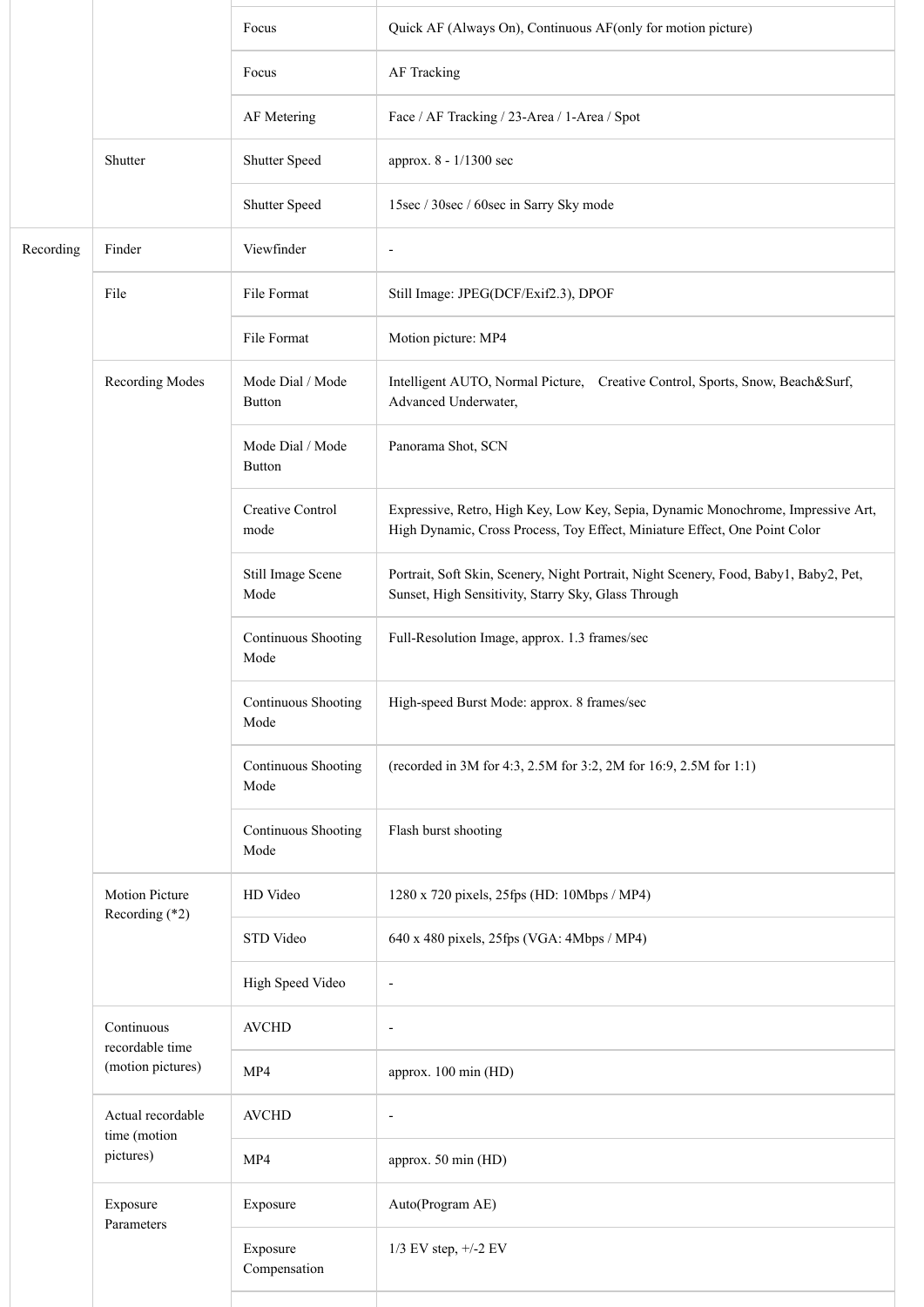|          |                 | Auto (AE)<br><b>Bracketing</b>                     | $1/3$ -1EV step, Max +/-1EV, 3 frames                                                                                           |
|----------|-----------------|----------------------------------------------------|---------------------------------------------------------------------------------------------------------------------------------|
|          |                 | <b>Light Metering</b>                              | Intelligent Multiple                                                                                                            |
|          |                 | ISO Sensitivity                                    | I.ISO / 100 / 200 / 400 / 800 / 1600                                                                                            |
|          |                 | ISO Sensitivity                                    | High Sensitivity mode (ISO 1600-6400)                                                                                           |
|          | Picture Quality | Still Picture<br>Recording                         | [4:3] 4608x3456 (16M) / 3648x2736 (10M EZ) / 2560x1920 (5M EZ) / 2048x1536<br>$(3M$ EZ) / $1280x960$ (1M EZ) /640x480 (0.3M EZ) |
|          |                 | Still Picture<br>Recording                         | [3:2] $4608x3072$ (14M)                                                                                                         |
|          |                 | Still Picture<br>Recording                         | $[16:9]$ 4608x2592 (12M)                                                                                                        |
|          |                 | Still Picture<br>Recording                         | [1:1] $3456x3456(12M)$                                                                                                          |
|          |                 | Image Quality                                      | $\overline{\phantom{a}}$                                                                                                        |
|          |                 | White Balance                                      | Auto / Daylight / Cloudy / Shade / Incandescent / White Set                                                                     |
|          |                 | Photo Style / Film<br>Mode                         | $\overline{a}$                                                                                                                  |
|          |                 | Color Mode / Color<br>Effect / My color            | Color Mode : Standard, Black&White, Sepia, Vivid( Normal only), Happy (only in iA<br>Mode)                                      |
|          |                 | Picture Adjustment                                 | $\overline{a}$                                                                                                                  |
|          |                 | <b>Aspect Bracketing</b>                           | $\overline{\phantom{a}}$                                                                                                        |
|          | Other           | Digital Red Eye<br>Correction (Red-Eye<br>Removal) | Yes (On/Off)                                                                                                                    |
|          |                 | <b>GPS</b>                                         | $\overline{a}$                                                                                                                  |
|          |                 | Wi-FI                                              | $\overline{a}$                                                                                                                  |
|          |                 | <b>NFC</b>                                         | $\overline{a}$                                                                                                                  |
|          |                 | Zoom in Motion<br>Picture                          | Yes                                                                                                                             |
|          |                 | Self Timer                                         | $2 \sec / 10 \sec$                                                                                                              |
|          |                 | Self Shot Mode                                     | $\overline{\phantom{a}}$                                                                                                        |
| Playback | Display         | Playback Mode                                      | All,, Slideshow, Filtering Play (Picture Only, Video Only, Category Selection, Select<br>Date, Favorites), Calendar             |
|          |                 | Thumbnails /<br>Zoomed Playback                    | 12,30-thumbnails / Yes                                                                                                          |
|          |                 | Calendar Display /<br>Dual-Image                   | Yes / No                                                                                                                        |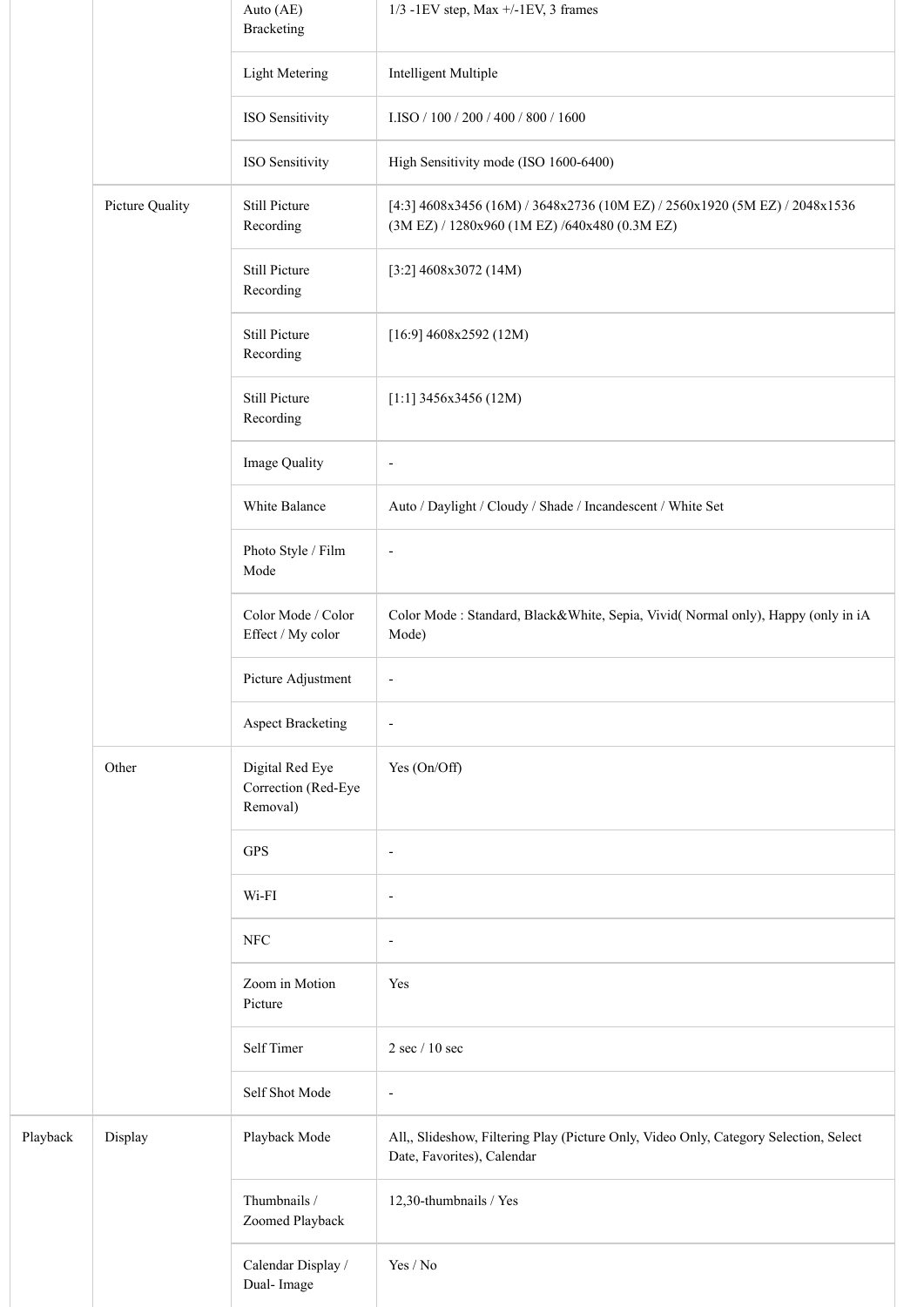|        |                         | Playback                                          |                                                                                                     |
|--------|-------------------------|---------------------------------------------------|-----------------------------------------------------------------------------------------------------|
|        |                         | Set Favorites / Rotate<br>Image                   | Yes / No                                                                                            |
|        |                         | Show Histogram                                    | $\overline{\phantom{a}}$                                                                            |
|        |                         | Show Highlights                                   | $\overline{\phantom{a}}$                                                                            |
|        |                         | DPOF Print Setting /<br><b>Set Protection</b>     | Yes / Yes                                                                                           |
|        | Edit                    | Retouch                                           | Creative Retouch / Auto Retouch / Color Reproduction                                                |
|        |                         | Resize / Cropping /<br>Aspect Conv. /<br>Leveling | Yes / Yes / No / No                                                                                 |
|        |                         | Copy / Title Edit /<br>Text Stamp                 | Yes / No / Yes                                                                                      |
|        |                         | Cut Animation                                     | $\overline{\phantom{a}}$                                                                            |
|        |                         | Video Divide                                      | Yes                                                                                                 |
|        |                         | PictBridge Support                                | Single / Multi / All / Favorites / DPOF                                                             |
| Setup  |                         | OSD language                                      | Japanese, English, German, French, Italian, Spanish, Chinese (Traditional), Chinese<br>(Simplified) |
| Others | Monitor                 | <b>LCD</b> Monitor                                | 2.7"(6.75cm) TFT Screen LCD Display (230K dots)                                                     |
|        |                         | <b>LCD</b> Monitor                                | Field of View : approx. 100%                                                                        |
|        |                         | <b>LCD</b> Monitor                                | AUTO Power Monitor mode, Power Monitor mode, High Angle mode                                        |
|        | Flash                   | Built- in-Flash                                   | Auto, Auto/Red-eye Reduction, Forced On, Slow Sync./Red-eye Reduction, Forced<br>Off,               |
|        |                         | Built- in-Flash                                   | 0.3 - 4.4m (Wide / i.ISO), 1.0 - 3.0m (Tele/ i.ISO)                                                 |
|        | Media                   | Recording Media                                   | Built-in Memory, SD Memory Card, SDHC Memory Card, SDXC Memory Card                                 |
|        |                         | Built- in- Memory                                 | Approx.220MB                                                                                        |
|        | Audio                   | Microphone /<br>Speaker                           | Mono / Mono                                                                                         |
|        | Interface               | Interface                                         | AV Output (PAL/NTSC), USB(AV/USB Multi)                                                             |
|        | Power                   | Power                                             | Li-ion Battery Pack (3.6V / 680mAh / 2.5Wh)                                                         |
|        |                         | Power                                             | AC Adaptor (Input: 110-240V AC)(Optional)                                                           |
|        |                         | Battery life (approx.)                            | 250 pictures (CIPA Standard)*1                                                                      |
|        | <b>Standard Package</b> | <b>Included Software</b>                          | PHOTOfunSTUDIO 9.0 SE                                                                               |
|        |                         | <b>Standard Accessories</b>                       | Battery Pack, Battery Charger, AC Cable, USB Cable, Hand Strap, Silicone Jacket, CD-<br>$\rm{ROM}$  |